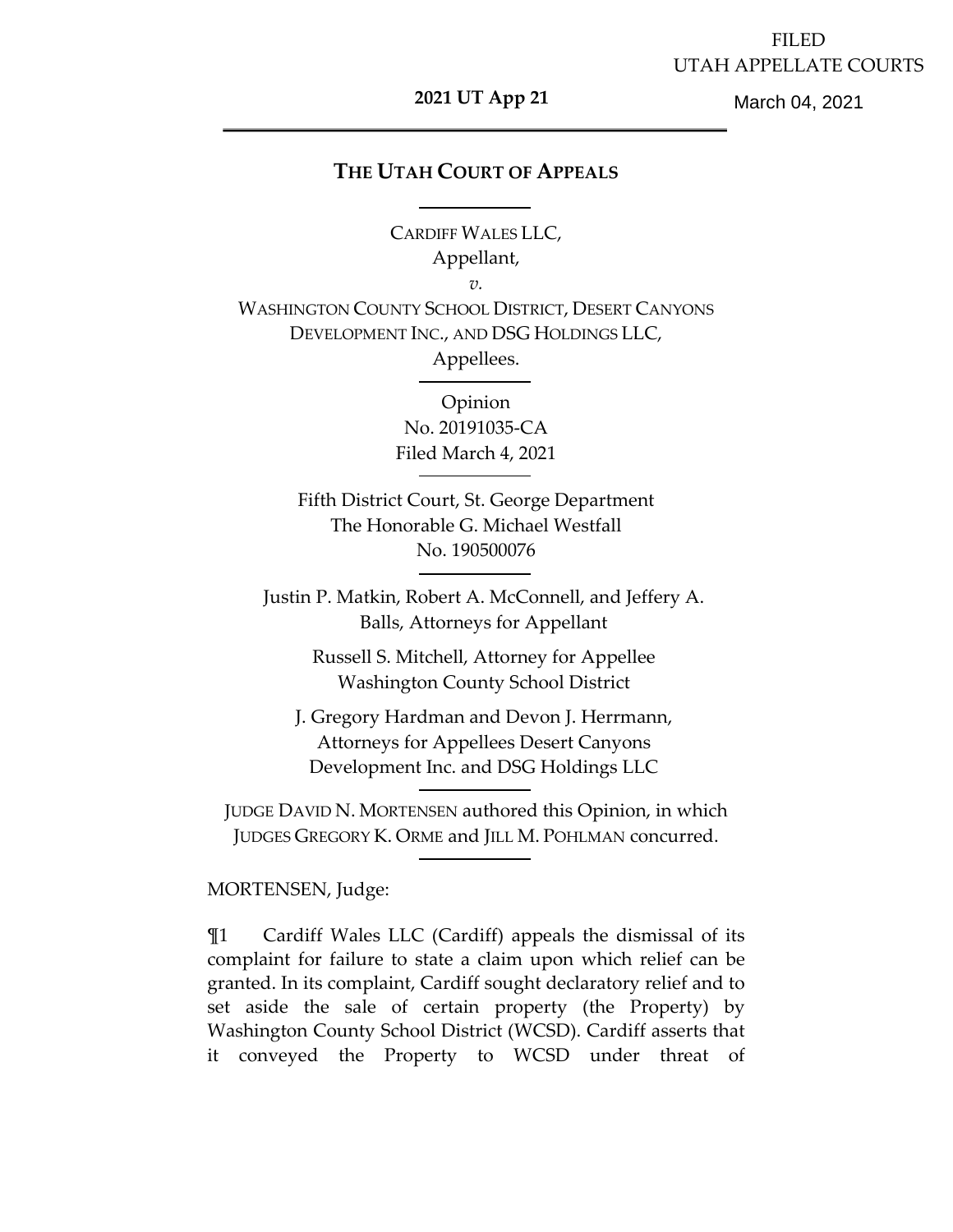condemnation, and therefore Utah Code section 78-34-20[1](#page-1-0) afforded it a right of first refusal in the event WCSD sought to later sell the Property. We hold that the Property was not conveyed to WCSD under threat of condemnation, and we affirm the dismissal.

#### BACKGROUND[2](#page-1-1)

¶2 In February 2007, WCSD notified Cardiff that it wanted to purchase the Property for a new high school. During the negotiation process, WCSD informed Cardiff that if a voluntary negotiation was not successful, WCSD would seek to acquire the Property by eminent domain. So, "[i]n order to avoid an eminent domain lawsuit, [Cardiff] agreed to sell the Property to [WCSD]."

¶3 The parties entered into a Real Estate Purchase and Sale Agreement (the Agreement) by which Cardiff conveyed the Property to WCSD. The Agreement indicated that WCSD had advised Cardiff that it intended "to acquire a portion of the [Property] through condemnation if necessary" but that the parties had "negotiated an alternative to the condemnation proceeding." The Agreement further stated, "In lieu of an involuntary conversion thereof, [Cardiff] agrees to sell the

<span id="page-1-0"></span>1. At the time of the relevant events, Utah Code section 78-34-20 was the provision governing threat of condemnation and right of refusal. Utah Code section 78-34-20 has since been renumbered as section 78B-6-521. *See* H.B. 78, 57th Leg., 2008 Gen. Sess. (Utah 2008).

<span id="page-1-1"></span>2. "When reviewing a motion to dismiss based on Rule 12(b)(6), an appellate court must accept the material allegations of the complaint as true." *Haynes v. Department of Public Safety*, 2020 UT App 19, ¶ 5, 460 P.3d 565 (cleaned up). We recite the facts in accordance with that standard.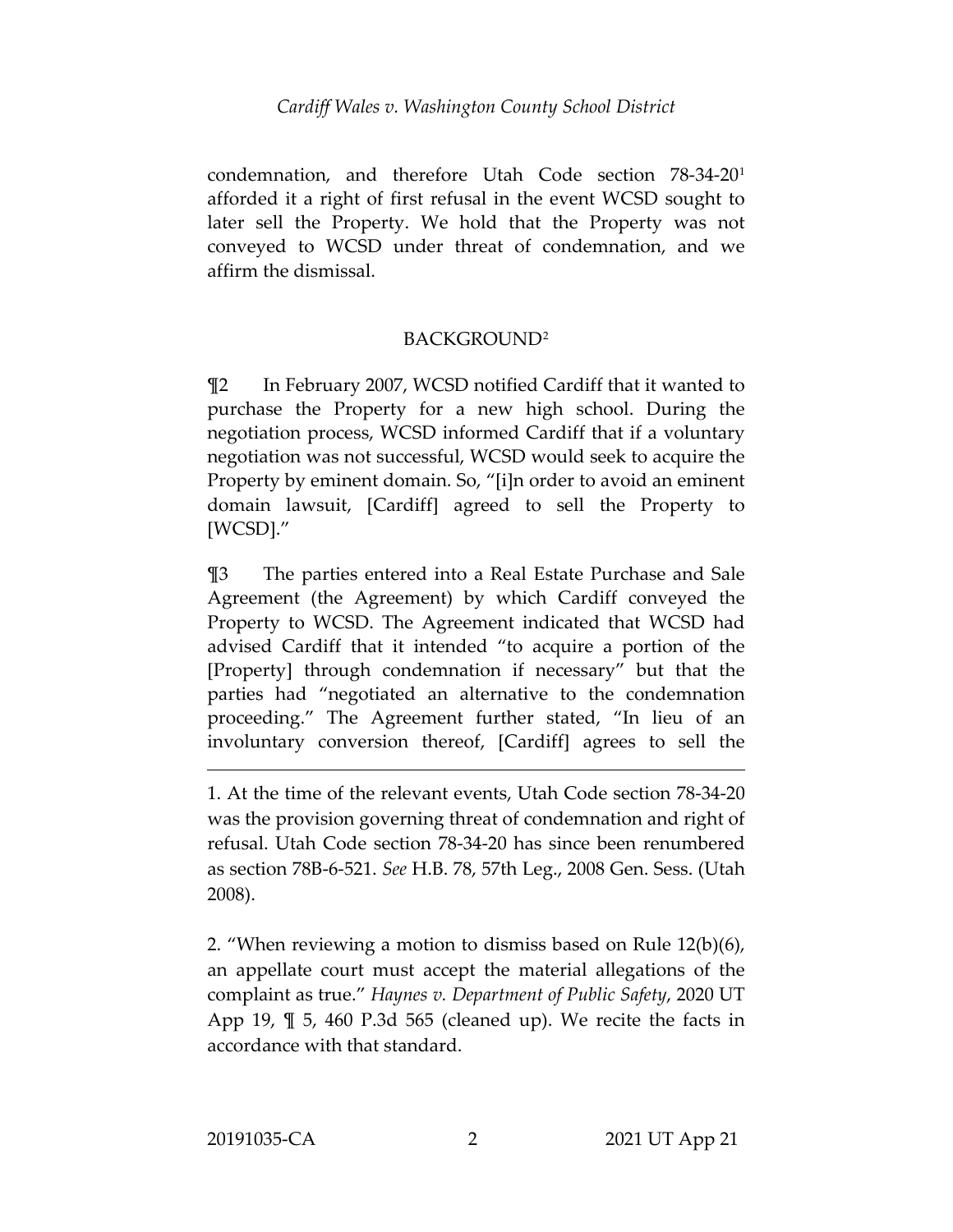[Property] to [WCSD] . . . upon the terms . . . set forth in this Agreement."

¶4 Approximately ten years after it acquired the Property, WCSD determined that it no longer needed the Property and decided to sell it. WCSD did not offer Cardiff a right of first refusal, instead selling the Property to Desert Canyons Development Inc. and DSG Holdings LLC (collectively, Purchaser).

¶5 In February 2019, Cardiff filed suit against WCSD and Purchaser. Cardiff brought a single claim for declaratory judgment, asserting that it had a right of first refusal under Utah Code section 78-34-20 and that the sale to Purchaser should be set aside. WCSD moved to dismiss the complaint under rule 12(b)(6) of the Utah Rules of Civil Procedure, arguing Cardiff had not alleged that WCSD acquired the Property under threat of condemnation as defined by the statute. The district court granted the motion and dismissed the case.

¶6 Cardiff appeals.

## ISSUE AND STANDARDS OF REVIEW

¶7 Cardiff's appeal boils down to whether the district court interpreted Utah Code section 78-34-20 correctly in dismissing its claim. "We review a decision granting a motion to dismiss for correctness," *Haynes v. Department of Public Safety*, 2020 UT App 19, ¶ 5, 460 P.3d 565 (cleaned up), and also review the district court's interpretation of a statute for correctness, *see Bilanzich v. Lonetti*, 2007 UT 26, ¶ 10, 160 P.3d 1041.

## ANALYSIS

¶8 "To survive a motion to dismiss, the complaint must allege facts sufficient to satisfy each element of a claim, otherwise the plaintiff has failed to show that he is entitled to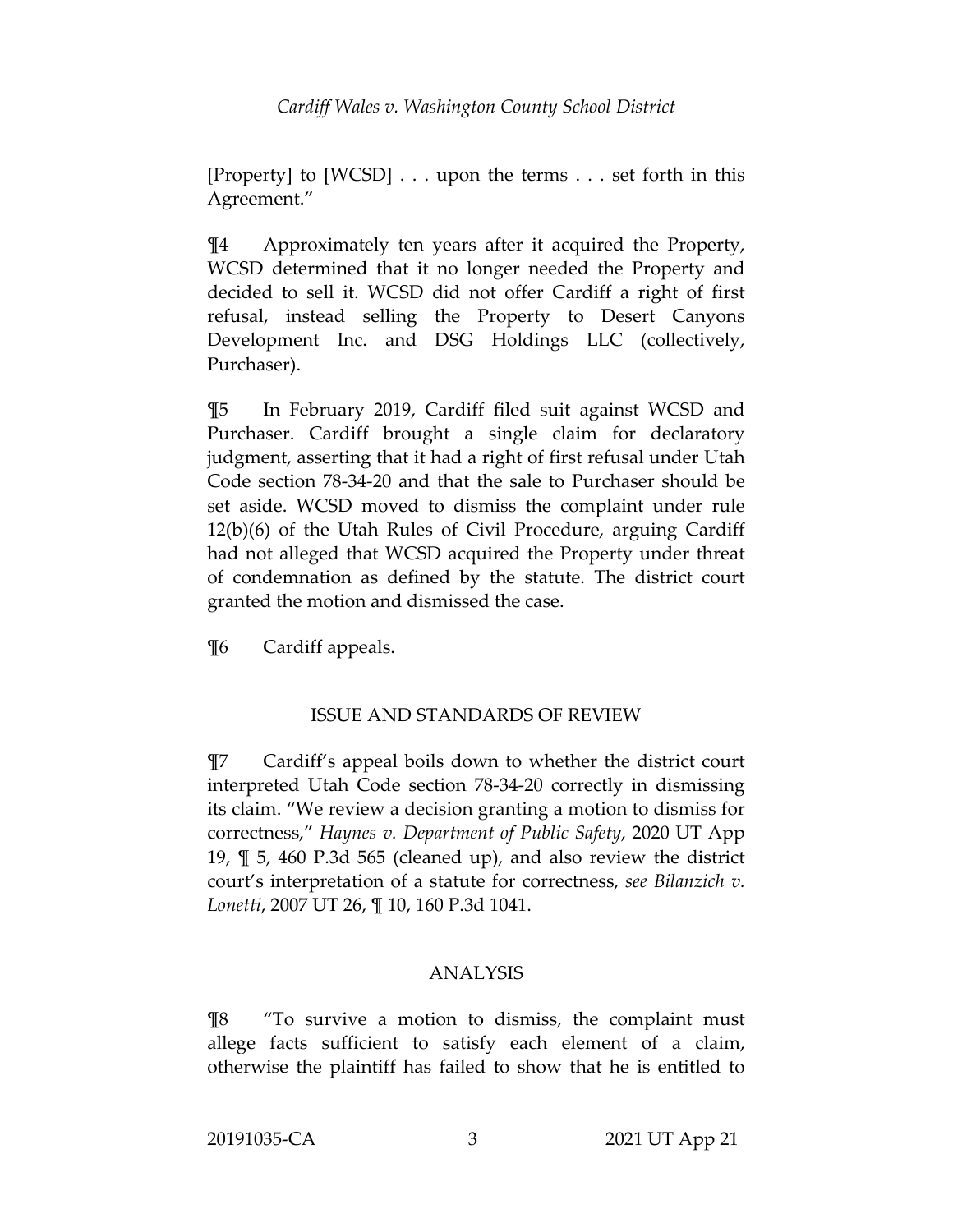relief." *Haynes v. Department of Public Safety*, 2020 UT App 19, ¶ 6, 460 P.3d 565 (cleaned up). In this case, to state a claim for declaratory relief that Cardiff has a right of first refusal in the Property pursuant to Utah Code section 78-34-20, Cardiff must allege facts sufficient to show that the Property was acquired either by condemnation or under threat of condemnation. *See* Utah Code Ann. § 78-34-20 (LexisNexis 2007). Here, "[t]he parties agree that the Property was not acquired 'through an eminent domain proceeding.'" But Cardiff asserts that the complaint alleges that the Property was acquired under threat of condemnation, as contemplated by section 78-34-20. We disagree.

¶9 Utah Code section 78-34-20 provides in relevant part:

(1) As used in this section, "condemnation or threat of condemnation" means:

(a) acquisition through an eminent domain proceeding; or

(b) an official body of the state or a subdivision of the state, having the power of eminent domain, has specifically authorized the use of eminent domain to acquire the real property.

(2) If the state or one of its subdivisions, at its sole discretion, declares real property that is acquired through condemnation or threat of condemnation to be surplus real property, it may not sell the real property on the open market unless:

(a) the real property has been offered for sale to the original grantor, at the highest offer made to the state or one of its subdivisions with first right of refusal being given to the original grantor . . . .

*Id*. Cardiff's assertion that the complaint alleges that WCSD acquired the Property under threat of condemnation is based on WCSD's statements that it would use its eminent domain powers to acquire the Property if necessary. But those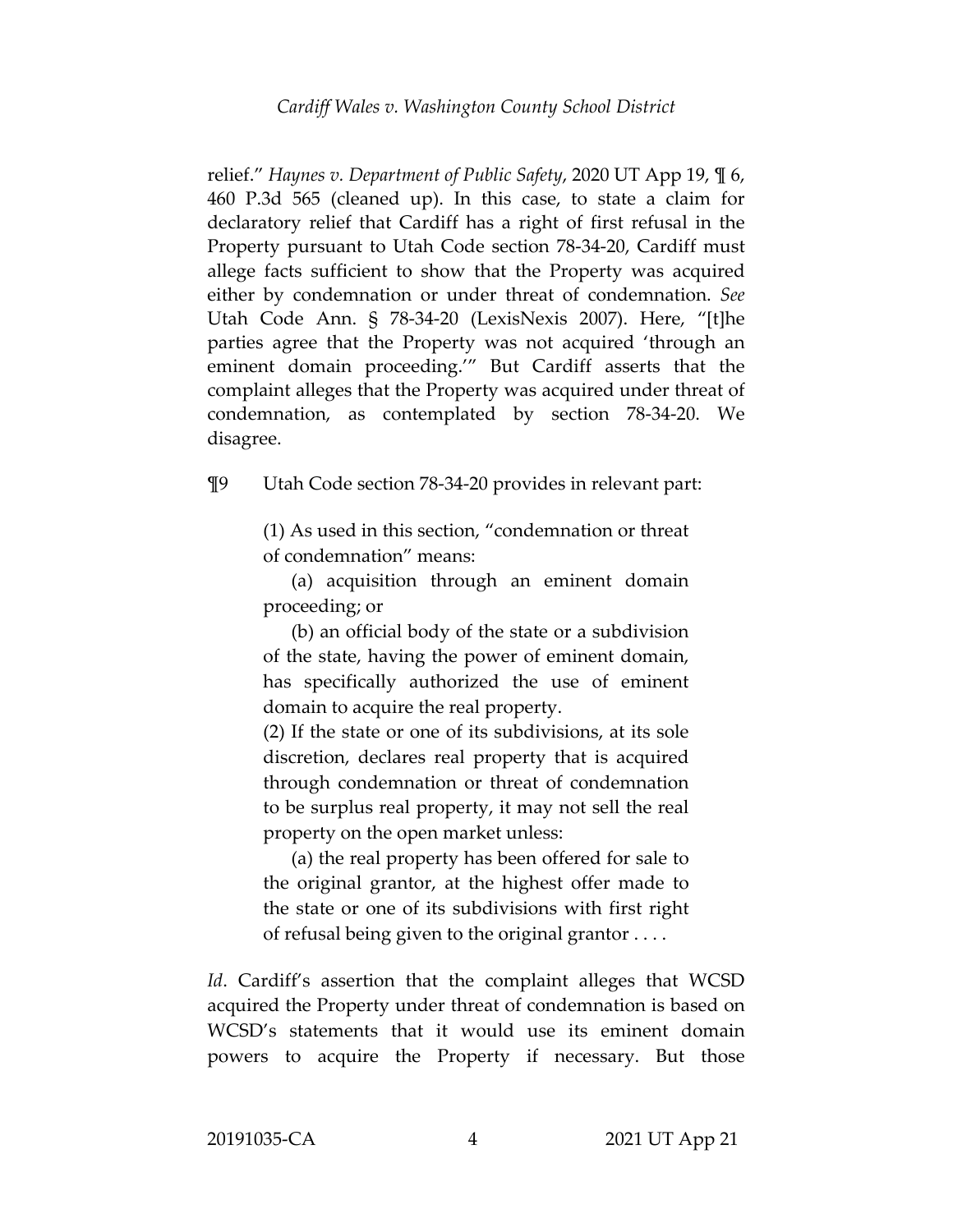allegations do not satisfy section 78-34-20's definition of acquisition under "threat of condemnation."[3](#page-4-0)

¶10 "When interpreting statutes, our primary objective is to give effect to the legislature's intent." *Harold Selman, Inc. v. Box Elder County*, 2011 UT 18, ¶ 18, 251 P.3d 804 (cleaned up). "To discern legislative intent, we look first to the statute's plain language." *Id.* (cleaned up). "We read the plain language of the statute as a whole and interpret its provisions in harmony with other statutes in the same chapter." *Id.* (cleaned up). "When the plain meaning of the statute can be discerned from its language, no other interpretive tools are needed." *Id.* (cleaned up).

¶11 Section 78-34-20's plain language defines when property is acquired under "condemnation or threat of condemnation."

<span id="page-4-0"></span>3. In an attempt to bolster its argument, Cardiff cites an IRS publication indicating, "A threat of condemnation exists if a representative of a government body or a public official authorized to acquire property for public use informs you that the government body or official has decided to acquire your property. You must have reasonable grounds to believe that, if you do not sell voluntarily, your property will be condemned." IRS Pub. No. 544, Sales and Other Dispositions of Assets (2018). The 2007 publication uses the same language. *See id.* (2007). But, as we have pointed out, our legislature has specifically defined the term at issue in the statute, and we need not look to outside sources to understand our legislature's intent. *See Harold Selman, Inc. v. Box Elder County*, 2011 UT 18, ¶ 18, 251 P.3d 804 ("When the plain meaning of the statute can be discerned from its language, no other interpretive tools are needed." (cleaned up)).

Additionally, we note that these definitions do not have to be mutually exclusive. Rather, each definition may have application within the text in which it is laid forth. And here, where we are interpreting the Utah Code, the Utah Code's provided definition controls.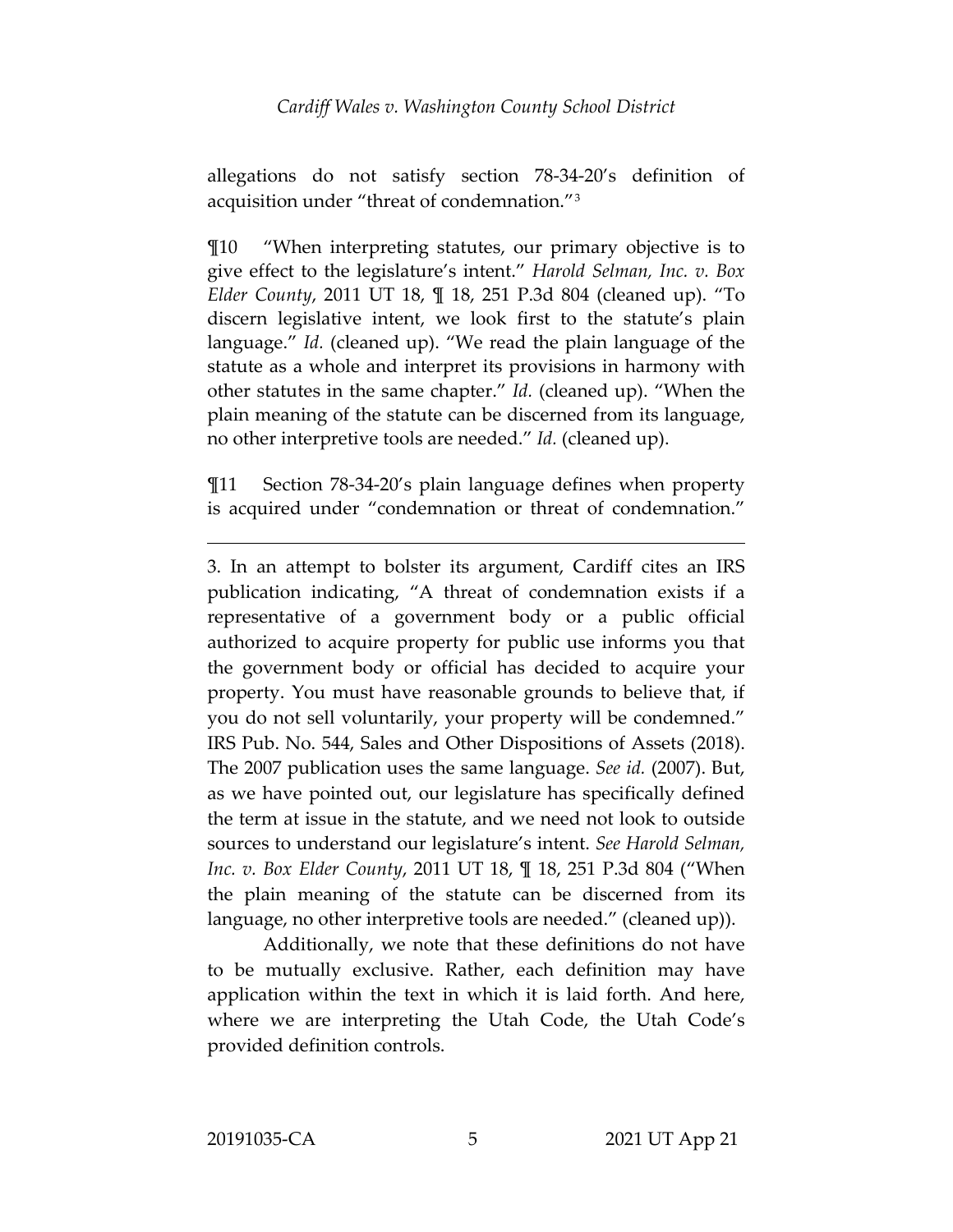Utah Code Ann. § 78-34-20(1). The provided definition comprises two distinct parts. Subsection (1)(a) clearly comports with acquisition by "condemnation." *See id*. Subsection (1)(b) comports with acquisition by "threat of condemnation." *See id.* Thus, the statute's plain language provides that property is acquired under "threat of condemnation" when "an official body of the state or a subdivision of the state, having the power of eminent domain, *has specifically authorized the use of eminent domain* to acquire the real property." *Id.* (emphasis added).

¶12 Cardiff argues that the complaint "alleges sufficient facts to support a reasonable inference that [WCSD] authorized its representatives to threaten to use the power of eminent domain." But in so doing, Cardiff fails to give due meaning to the requirement that the use of eminent domain be "specifically authorized." *See id.* In 2007, Utah Code section 78-34-4[4](#page-5-0) governed the process to specifically authorize eminent domain's use, providing that "[p]roperty may not be taken by a political subdivision of the state unless the governing body of the political subdivision approves the taking," *id.* § 78-34-4(2)(b) i.e., specifically authorizes it. That specific authorization or approval was by final vote of the governing body, before which the body had to "provide written notice to each owner of property to be taken of each public meeting . . . at which a vote on the proposed taking is expected to occur." *Id.* § 78-34-4(2)(c); *see also id.* § 78-34-4.5 (LexisNexis 2007)[5](#page-5-1) ("Each person who seeks to acquire property by eminent domain or who intends to use eminent domain to acquire property if the property cannot be acquired in a voluntary transaction shall: . . . before taking a final vote to approve the filing of an eminent domain action, make a reasonable effort to negotiate with the property owner

<span id="page-5-0"></span>4. Utah Code section 78-34-4 has since been renumbered as section 78B-6-504. H.B. 78, 57th Leg., 2008 Gen. Sess. (Utah 2008).

<span id="page-5-1"></span><sup>5.</sup> Utah Code section 78-34-4.5 has since been renumbered as section 78B-6-505. H.B. 78, 57th Leg., 2008 Gen. Sess. (Utah 2008).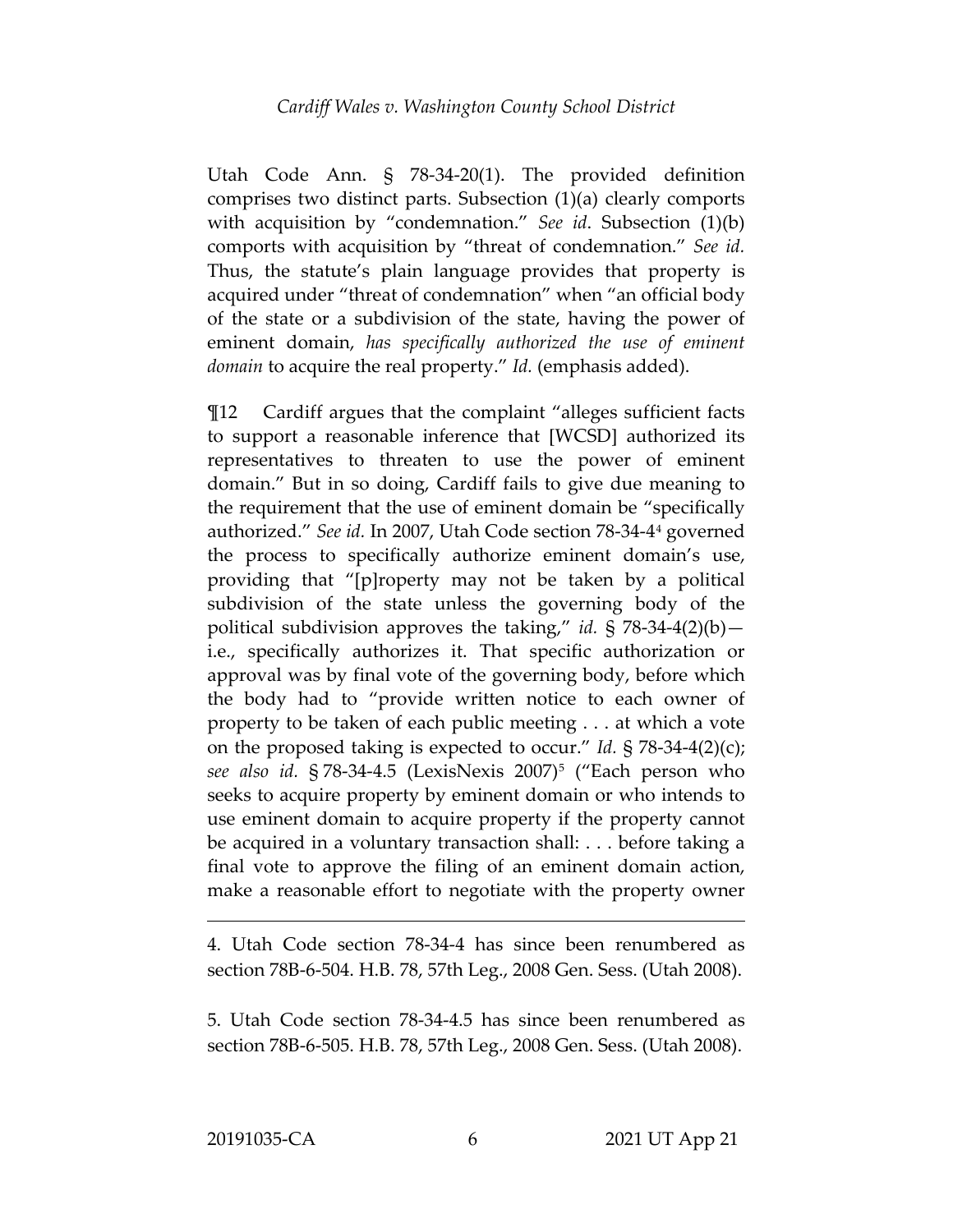for the purchase of the property  $\dots$ ."). Accordingly, it is only after a final vote, and the use of eminent domain powers thereby approved, that eminent domain's use has been "specifically authorized" as contemplated by section 78-34-20. *See id.* §§ 78-34-  $20(1)(b)$ ,  $-4(2)$ ,  $-4.5.^6$  $-4.5.^6$ 

¶13 Accordingly, to survive the motion to dismiss under the theory that WCSD acquired the Property by threat of condemnation, Cardiff must allege that WCSD voted and approved the use of its eminent domain power to acquire the Property. And as the district court determined—and Cardiff does not challenge—"there is no claim of any vote to specifically approve the filing of an eminent domain action in court." Because Cardiff made no allegation that a final vote was taken and the use of eminent domain powers approved in the complaint, the district court correctly dismissed the complaint for failure to state a claim upon which relief can be granted.[7](#page-6-1)

<span id="page-6-0"></span><sup>6.</sup> Cardiff suggests that the conclusion we reach means that "a landowner who has been threatened with condemnation must force the condemning agency to perform all steps to initiate an eminent domain action if it wants to preserve a right of first refusal in the property." If a landowner wants to secure the statutory right of first refusal, Cardiff is correct. But a landowner is not limited to that course of action; it can instead negotiate for a contractual right of first refusal as part of a voluntary transaction.

<span id="page-6-1"></span><sup>7.</sup> Cardiff also argues on appeal that, based on WCSD's statements, WCSD is estopped from claiming it acquired the Property without threat of condemnation. "There are three elements to estoppel: (1) an admission, statement, or act inconsistent with the claim afterwards asserted, (2) action by the other party on the faith of such admission, statement, or act, and (3) injury to such other party resulting from allowing the first (continued…)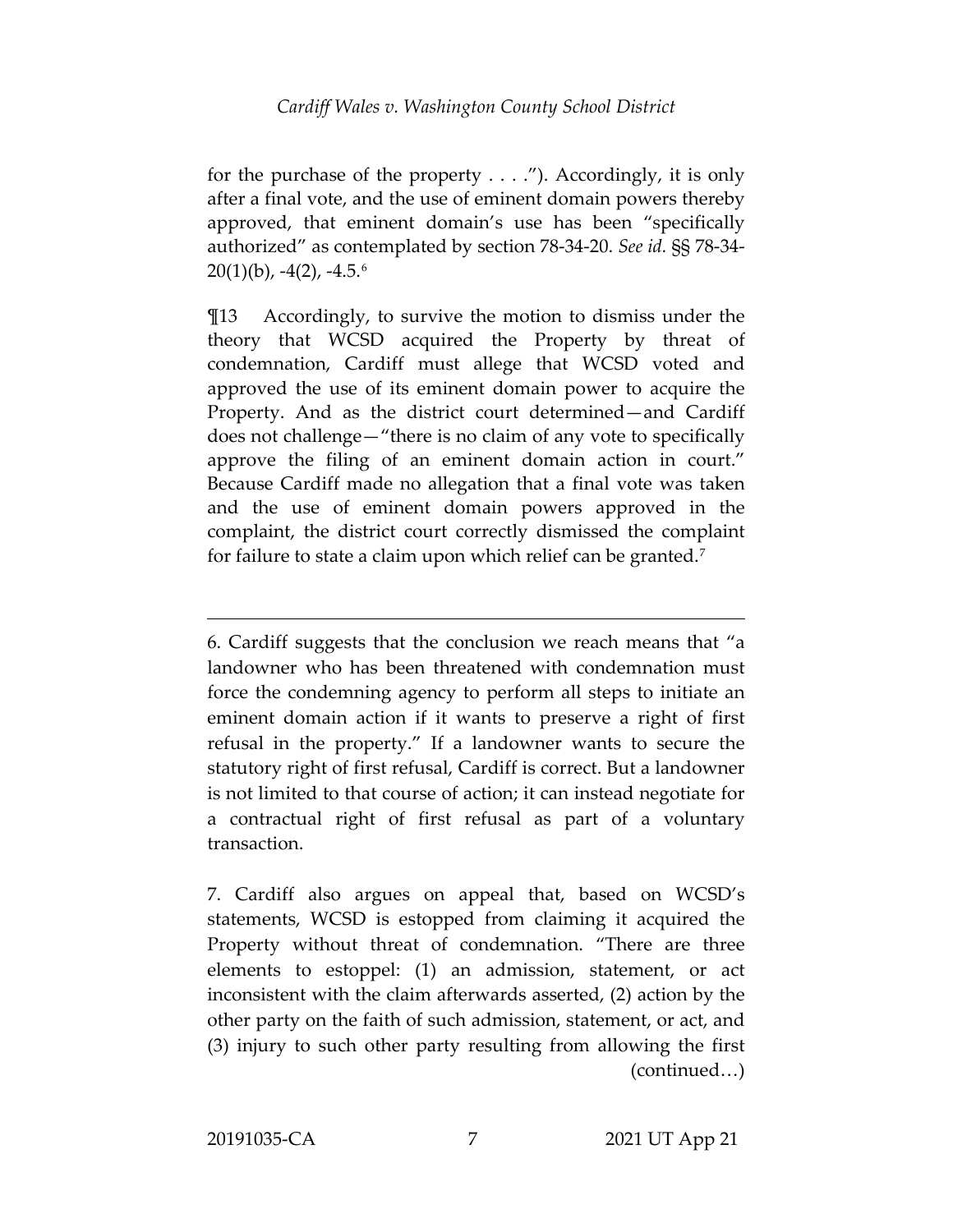#### **CONCLUSION**

¶14 Cardiff's complaint does not allege the Property was acquired under threat of condemnation, as defined by Utah Code section 78-34-20, and the district court correctly dismissed it for failure to state a claim upon which relief can be granted.

¶15 Affirmed.

<sup>(…</sup>continued)

party to contradict or repudiate such admission, statement, or act." *Monarrez v. Utah Dep't of Transp.*, 2016 UT 10, ¶ 35, 368 P.3d 846 (cleaned up). But this argument, like the argument addressed in the body of this opinion, relies on a definition of "threat of condemnation" that is beyond that provided in the statute, and it therefore fails to satisfy the first requirement.